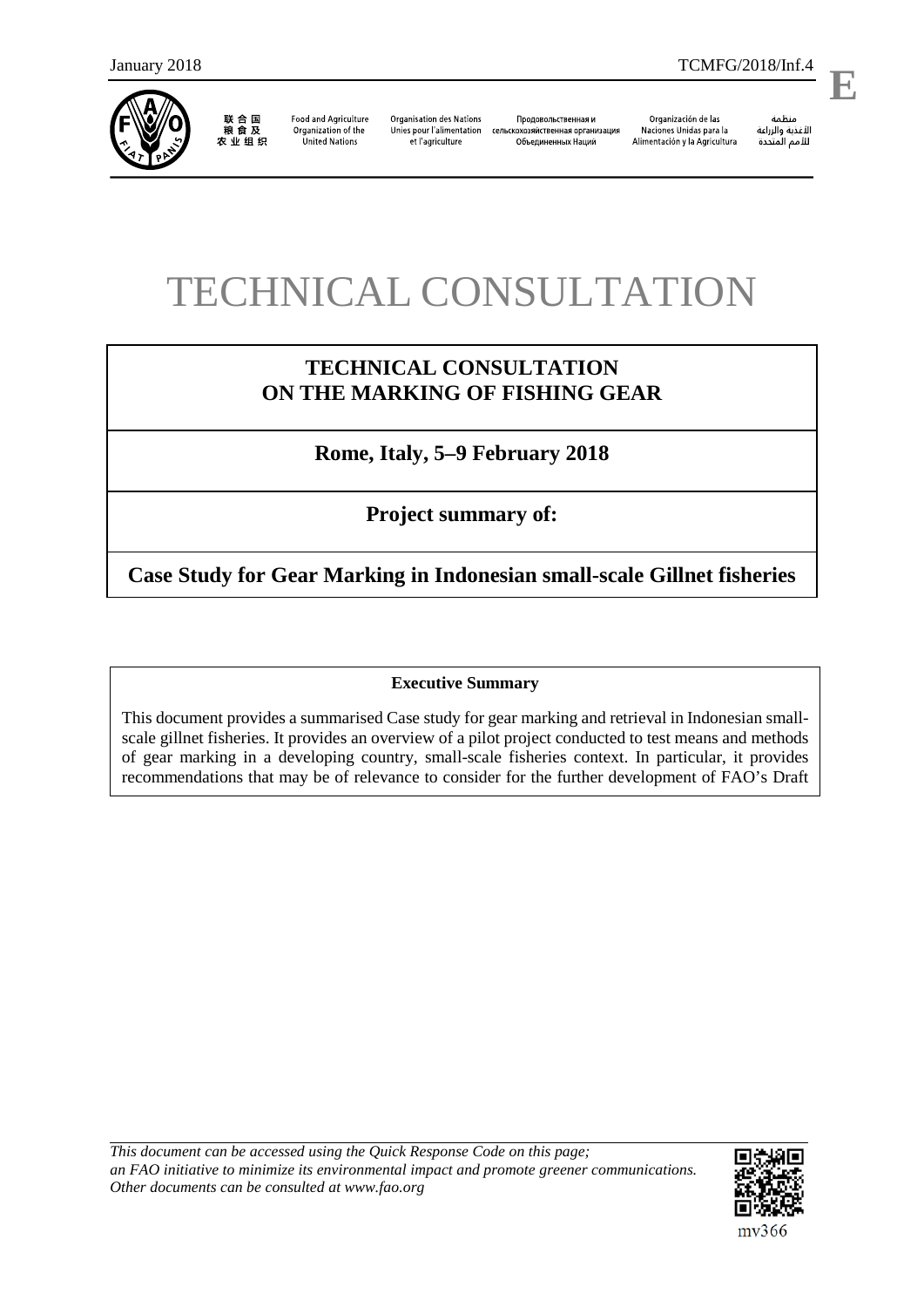#### **Abstract**

In 2016 the Food and Agriculture Organization of the United Nations (FAO) convened an Expert Consultation on the Marking of Fishing Gear, resulting in the development of *Draft Guidelines for the Application of a System on the Marking of Fishing Gear*. At their 32nd Session in 2016 the Committee on Fisheries (COFI 32) welcomed FAO's work on abandoned, lost or otherwise discarded fishing gear, supported a Technical Consultation to continue developing the FAO *Draft Guidelines* and encouraged FAO to conduct pilot projects to mitigate ghost fishing, including by retrieving ALDFG and marking fishing gear, particularly in developing countries. To implement COFI's recommendations and support the Technical Consultation, a pilot project was implemented in Indonesia focussed on small-scale gillnet fisheries. Gillnets are prevalent as ALDFG and are one of the most damaging fishing gear types when lost or abandoned, due to their high potential to 'ghost fish' and high entanglement properties. The purpose of this project was to test means and methods of marking and retrieving gillnets as proposed in FAO's *Draft Guidelines on the Marking of Fishing Gear ('the Draft Guidelines').* This document contains a summary of the first phase of the pilot study which was conducted during the second half of 2017 and recommendations considered relevant to the further development of the *Draft Guidelines* that were proposed via a project review workshop that took place 9-10 January 2018.

#### **Background**

1. Abandoned, lost or otherwise discarded fishing gear (ALDFG), also known as 'ghost gear' accounts for approximately 10% of marine debris and has serious impacts on marine wildlife, habitats and fish stocks. ALDFG may result in reduced profits when it continues to fish ('ghost fishing') and increased operational costs for vessel owners/operators and authorities through the replacement of lost gear and retrieval efforts. ALDFG also represents a navigational and safety at sea issue.

2. Fishing gear has been abandoned, lost or otherwise discarded since the earliest time when fishing began, but extensive use of low-cost, durable and non-degradable synthetic materials in fisheries worldwide since the 1960s has dramatically accelerated and intensified the problem. The overall increase in fishing capacity and the targeting of more distant and deepwater grounds has further escalated the issue.

3. Research shows that gillnets, traps, pots and fish aggregating devices (FADs) are some of the most likely gear types to become ghost gear, and can have the most severe impact on mortality and welfare of marine species.

4. Gear marking has been identified as a tool which can assist in the effective management of fisheries, be a preventative measure against ALDFG and support efforts to prevent and identify illegal, unreported and unregulated (IUU) fishing. Gear marking is already referenced in FAO's Code of Conduct for Responsible Fisheries.

5. ALDFG remains a growing issue of concern globally and in response to a request by the Thirtyfirst Session of the Committee on Fisheries (COFI 31), FAO convened an Expert Consultation on the Marking of Fishing Gear in April 2016. This Expert Consultation produced Draft Guidelines on the Marking of Fishing Gear (*'the Draft Guidelines')* taking into account new and emerging technologies for the marking of fishing gear and issues relating to cost, feasibility and administration of a marking system.

6. During the Thirty-second Session of COFI in July 2016 (COFI 32), the Committee supported further development of the Guidelines via Technical Consultation and also encouraged FAO to conduct pilot projects to avoid ghost fishing by retrieving ALDFG and gear marking, particularly in developing countries, to facilitate the implementation of the guidelines.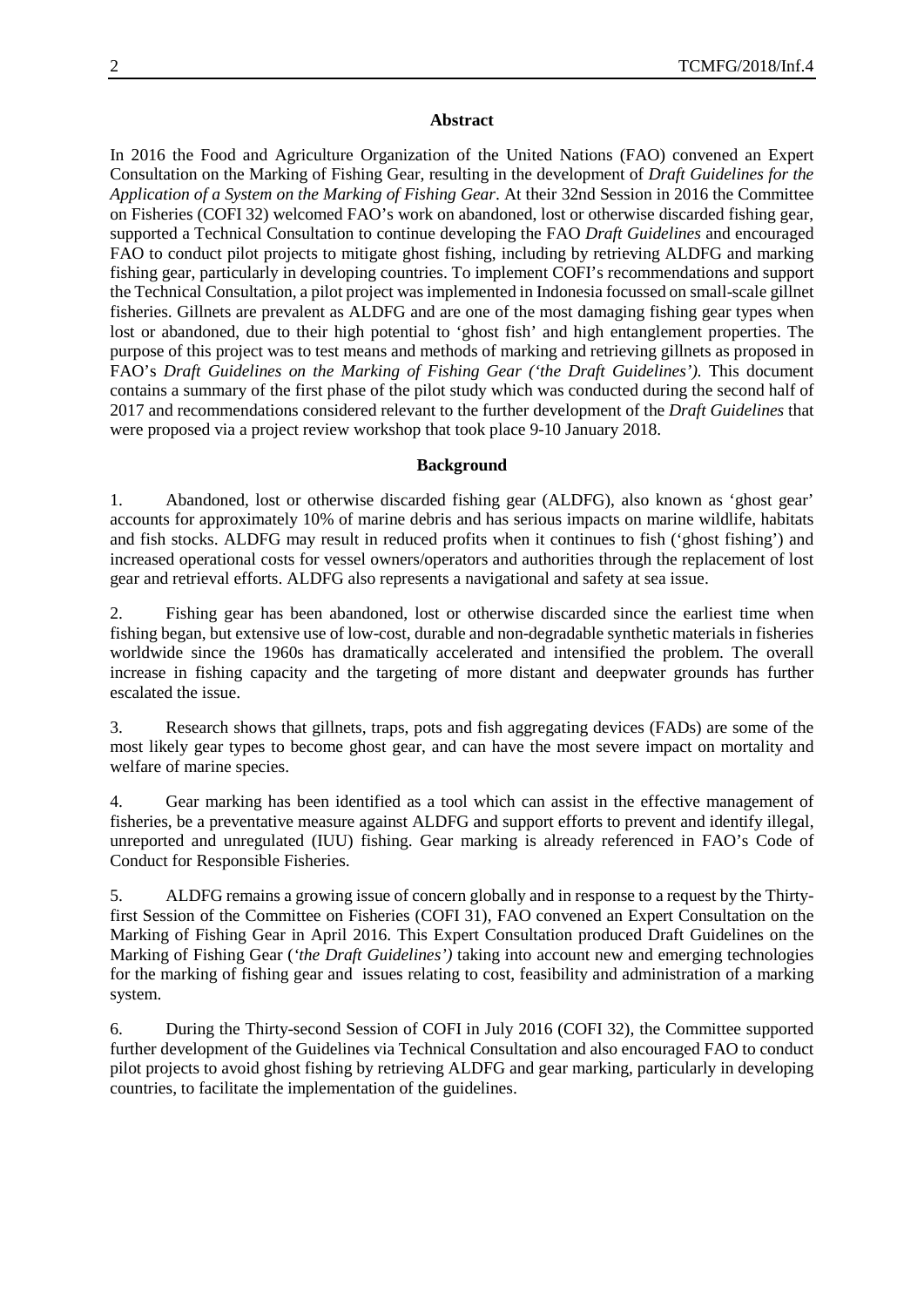# **Pilot project in Indonesia**

7. Indonesia was proposed as region for the project due to the severe issues of marine debris, including ALDFG, known to originate there, coupled with increased threat of IUU and the stated recognition and willingness of the Indonesian government to take steps towards addressing it.

8. Gillnets were proposed as a primary focus of the project due to both their prevalence and impact as ALDFG. Gillnets, designed to catch fish by entangling them around their gills, have been found to be one of the most damaging types of fishing gear, along with trammel nets, if not managed properly and make up a significant proportion of global marine fisheries landings. Gillnets and other entangling nets are able to maintain high ghost fishing catch rates for long periods, years in some cases.

9. Two pilot sites were selected in Java, Indonesia, to test marking methods outlined in FAO's *Draft Guidelines*. Both sites were selected due to their distinct characteristics. In Pekalongan, low rates of gear loss were reported due to favourable weather conditions and a sandy, muddy substrate which reduces the possibility of snagging. In the second pilot site in Sadeng where the fishers operate in deeper waters in the Indian Ocean in less favourable weather conditions, higher rates of gear loss were reported, with one study estimating 35,000 pieces of gillnet being lost in the spiny lobster fishery each year

10. Due to the low value of gillnets and a government subsidy programme providing nets to fishers there is limited incentive to retrieve lost nets in either project site, although repair and reuse of damaged nets is commonly reported.

11. In the two pilot sites, and in similar small-scale fisheries in Indonesia, fishermen are already using flashlights and flags for visibility of fishing gear to enable location by the fishers themselves and to avoid conflict with other fishing vessels. Gillnets are usually marked with the flag at the beginning and end of the set of nets. The methods are not sufficient to meet requirements of what is outlined by the FAO *Draft Guidelines,* particularly with regards to marking for identification of ownership purposes. There is a stated desire amongst stakeholders in the fisheries to improve the current practices.

12. Survey information in the pilot sites determined the requirements for the marking study, which took place in the latter half of 2017.

13. An overarching aim of Phase 1 of the pilot project was to test means and methods of marking gillnets as proposed in FAO's *Draft Guidelines* and to provide preliminary findings and recommendations for the consideration of the FAO's Technical Consultation on the Marking of Fishing Gear in February 2018.

14. Another key objective of the pilot project was to obtain outputs and learnings that may be applicable to other comparable locations and fisheries.

# **Project Partners**

15. World Animal Protection collaborated, as a main partner, with FAO to facilitate this pilot project in Indonesia. The work was undertaken in the country by a team led by Dr Fayakun Satria from the Ministry of Marine Affairs and Fisheries. The other key partners were:

- $\triangleright$  Center for Fisheries Research (CFR) (Indonesia) Ministry of Marine Affairs and Fisheries (MMAF- Indonesia)
- $\triangleright$  Research Institute for Marine Fisheries (RIMF) Ministry of Marine Affairs and Fisheries (MMAF- Indonesia)
- Directorate of Fishing Vessels and Gears (DGCF) Ministry of Marine Affairs and Fisheries (MMAF- Indonesia)Fishing Technology Development Center (Indonesia)
- $\triangleright$  Bogor Agricultural University (IPB) (Indonesia)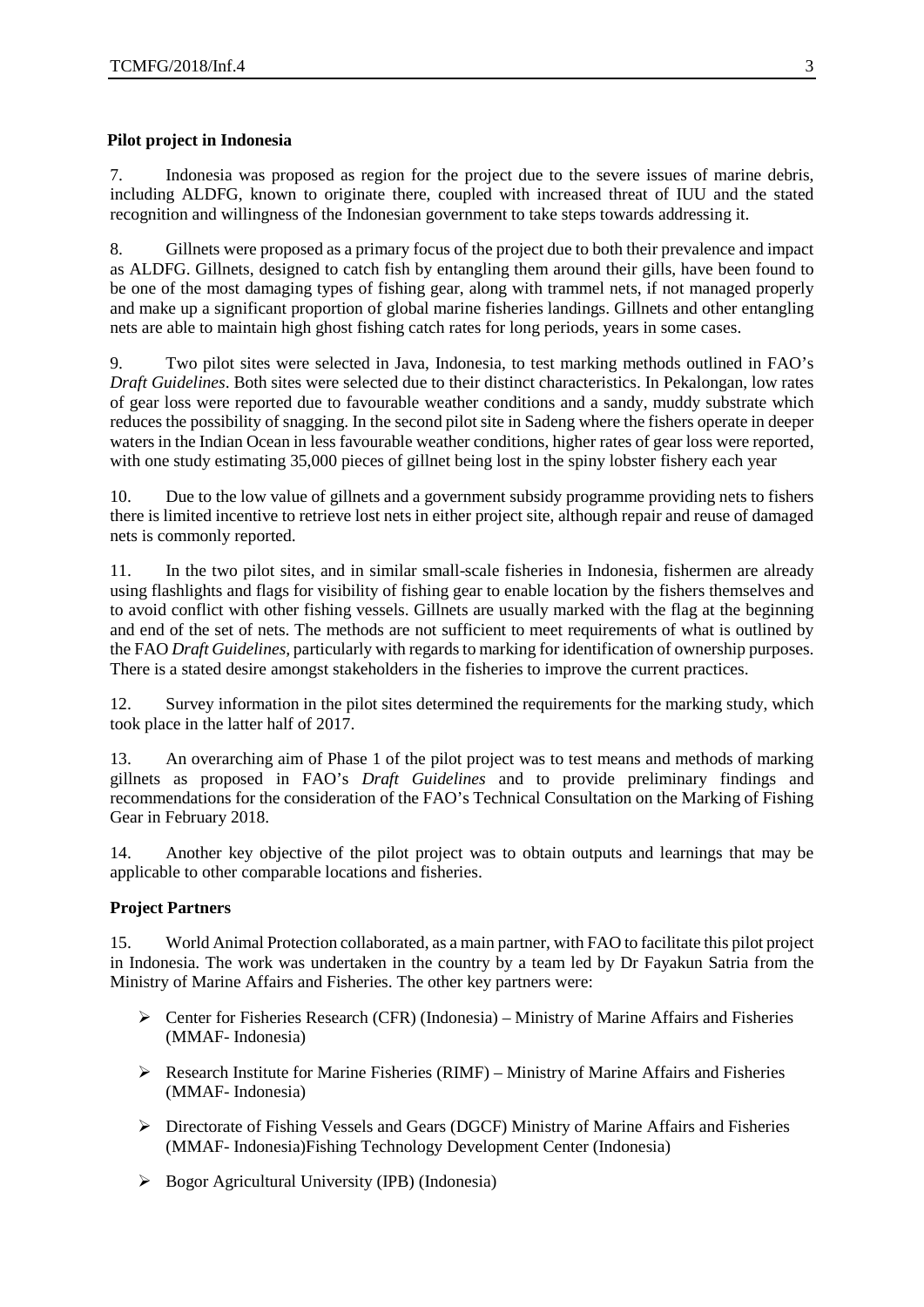- WWF Indonesia
- Commonwealth Scientific and Industrial Research Organisation (Australia)
- $\triangleright$  Other experts on an ad hoc, in-kind basis

# **Methodology**

16. An initial workshop was held in early 2017 to provide information to local participants in the trial on gear marking techniques and the context of the project.

17. Prior to field testing, interviews/focus groups were conducted in the pilot sites to collect information related to attitudes, behaviours and current marking practices.

18. Participants were registered and profiled and distribution of marking materials took place.

19. The project team from the Centre for Fisheries Research, Indonesia, tested the marking of gillnets in two pilot sites in Java, Pekalongan (Java Sea) and Sadeng (Indian Ocean). Methods tested were simple low-cost markers that were considered to be readily available. Different materials were tested with six types of marker used in the trials; plastic, wood, coconut, bamboo, metal and a tag utilizing Septillion FibreCode technology, similar to a barcode that provides user level identification upon scanning with a mobile phone device. The plastic, wood, coconut, bamboo and metal tags were produced by RIMF and distributed to fishers. The FibreCode tags were obtained by World Animal Protection from Septillion.

20. The plastic, wood, coconut, bamboo and metal tag trials were conducted in Pekalongan for two months and in Sadeng, also including the Septillion FibreCode tags, for one month.

21. The marking methods were evaluated using a multi-criteria analysis:

- $\triangleright$  Potential pollution from the marks
- $\triangleright$  Safety for fishermen when operating marked gear
- $\triangleright$  Cost
- $\triangleright$  Ease of installation
- $\triangleright$  Lifespan / durability
- $\triangleright$  Ease of monitoring
- $\triangleright$  Material availability

#### 22. **Recommendations**

23. A project review workshop was held in Bogor, Java, Indonesia 9-10 January 2018 with the participation of all major project partners. The purpose of the workshop was to review the progress that had been made in the project, to present and discuss preliminary findings and collectively agree upon recommendations that could be of relevance to FAO's upcoming Technical Consultation on the Marking of Fishing Gear.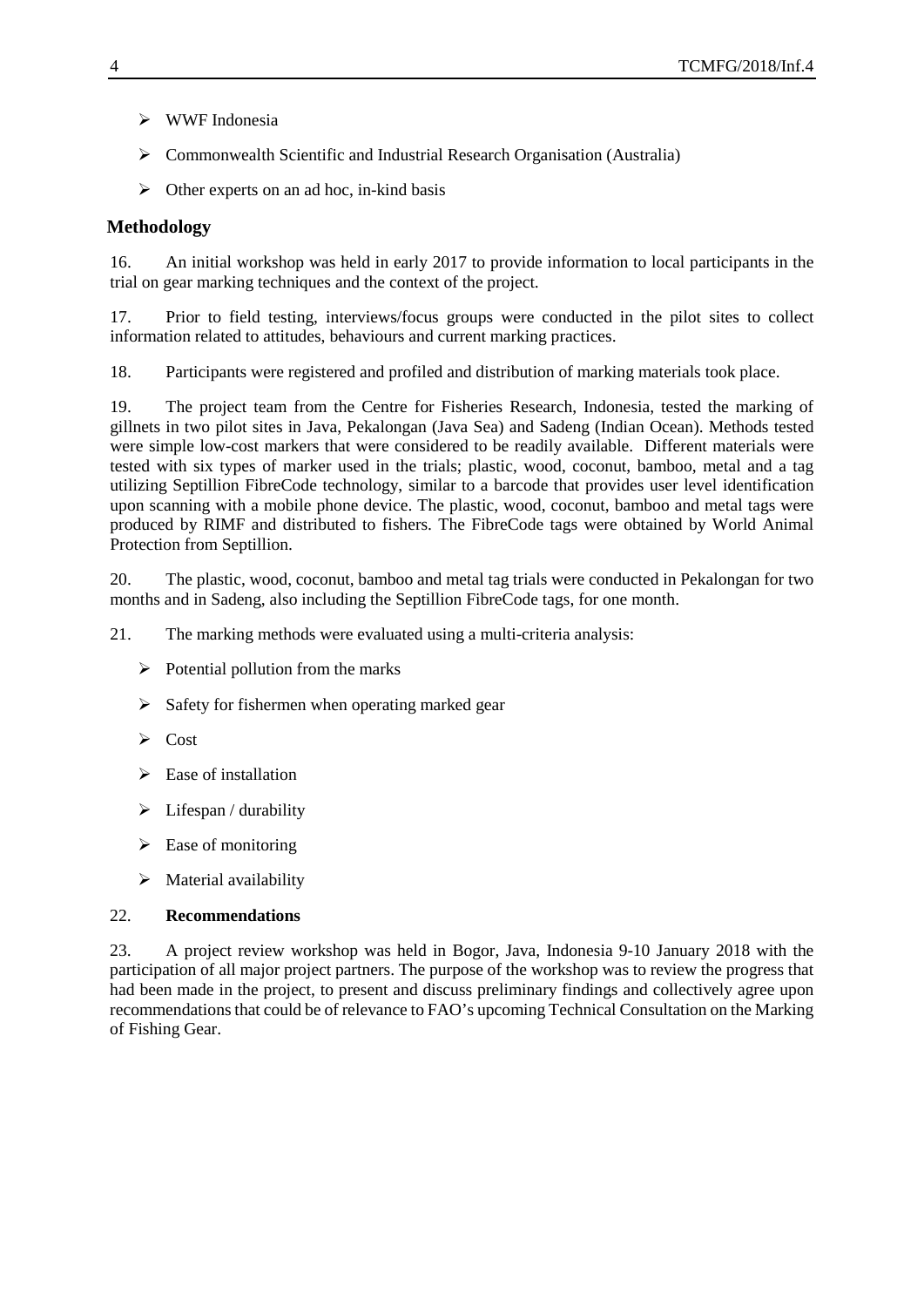#### 24. **Implementation of a Gear Marking System**

- $\triangleright$  For successful implementation of gear marking there needs to be a clear implementation plan which takes into consideration the need for capacity building and education to build understanding and acceptance of the objectives for marking fishing gear and the process for enforcement;
- $\triangleright$  Consensus is required from fisheries stakeholders to develop and implement a successful gear marking system. Regulation alone will not be effective as consensus is necessary between different stakeholders within the fishery before it will be voluntarily adopted;
- $\triangleright$  Marking methods must be appropriate to small-scale fishers and consider all elements of the criteria outlined during this trial (pollution risk, fisher safety, cost, ease of installation, lifespan/durability, ease of monitoring and availability of material);
- $\triangleright$  Some marking methods may score highly against most of the criteria but low against something else which is critical. For example, in this trial plastic tags were found to be a successful way of marking fishing gear but they present environmental challenges that make them inappropriate as a choice of marker. Metal tags were not as damaging to the environment but were found to be a hazard to fishermen when hauling in nets;
- $\triangleright$  It is indicated from the trial and the workshop that bamboo and wood markers were preferable for Pekalongan fishers and Septillion FibreCode technology tags were favourable for Sadeng fishers. However the plastic material used in the Septillion tags was suggested to be replaced with a biodegradable material on which the same code could be printed;
- $\triangleright$  Further consideration should be given to the methods that are used to attach markers to fishing gear. Within the trial, the fishers found plastic cable ties to be the most readily available form of attachment device. However such cable ties did not always keep the marker in place and presented a significant pollutant risk to the marine environment if lost. While other methods of marking, including colour cording and the use of an embossing tool to mark floats on the lines, were considered, it was not possible to arrange these methods for the trial due to material availability and logistical challenges. The durability of these favourable non-plastic materials remains an issue. These aspects could be considered in future trials and when further developing FAO's Draft Guidelines;
- $\triangleright$  Colour coding of nets at manufacture to denote fishing area would be viable if fisheries-area level identification is desirable, however this would need to be implemented via manufacturers and was not possible for this trial;
- $\triangleright$  It should be noted that requirements for marks to correspond with licences and International Maritime Organisation (IMO) numbers would not be applicable to all small-scale fisheries;
- $\triangleright$  In this trial inshore high-risk gillnet fisheries (e.g. lobster fishery in rocky inshore habitat) gear were often lost or damaged in 1-3 days. Marking gear alone, will not resolve this issue where both gear type and the environment present such a high risk of loss. Consideration should therefore be given to prioritising other approaches to mitigate the risk of the lost gear on marine habitats, e.g. using degradable materials for the fishing gear, safe retrieval methods, reporting of lost gear, as well as preventative measures that address the specific challenges reported in such areas;
- $\triangleright$  Clear guidance is necessary to inform whether the marks should be on the head rope or lead line due to the fact that this component is normally retained and re-used;
- $\triangleright$  Timing of instalment of marks is also critical. In one project site gear was marked prior to deployment, whereas in the other gear was marked during operation which was not effective;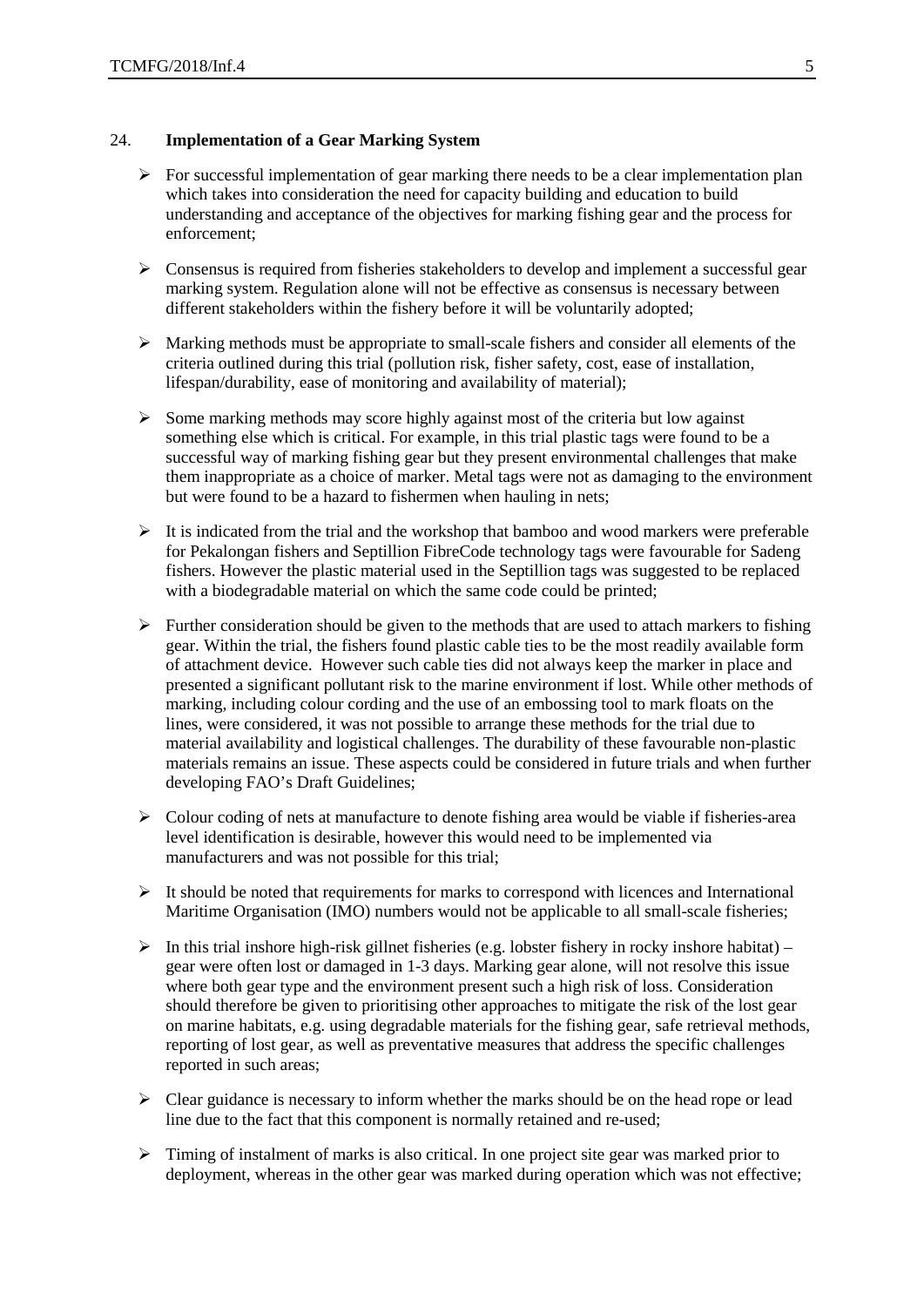## 25. **Control and Monitoring**

- $\triangleright$  Rigid legislative control and enforcement may not be appropriate in small-scale fisheries. The benefits of gear marking need to be communicated so that fishers feel incentivised and are voluntarily willing to apply gear marking. Regulation could lead to reduced income for fishers and this must be considered;
- $\triangleright$  Gear marking could be considered an eco-friendly fishing practice that in the future could create market-driven incentives for responsible gear management. Further investigation of this approach is recommended;
- $\triangleright$  Co-management with fishing communities (e.g. through cooperatives / fisher groups) is recommended to effectively implement gear marking systems;

#### 26. **Reporting of Lost Gear**

- $\triangleright$  Lost fishing gear is currently not reported in Indonesia small-scale fisheries. Fishermen search for lost gear themselves if lost but there is no centralised system for reporting and retrieving lost gear;
- $\triangleright$  It is recommended that reporting systems could be implemented that would enable data collection and increase the potential for retrieval of lost gear. Such a reporting system would need to incorporate incentives and benefits for reporting lost gear and detail clear lines of responsibility so that fishers know who to report to and what information they need to report;

## 27. **Location, Recovery and Retrieval**

- $\triangleright$  It is a recognised concern that in some areas the fishing conditions are high-risk (for example depth, weather conditions), making retrieval operations unlikely. **S**mall-scale fishermen in the pilot sites were already using flash lights and flags to locate fishing gear. The small vessels in most cases do not use GPS and their main / only communications device on board is a mobile telephone. The accessibility that most fishers have to a mobile phone could be considered when developing best practices for locating and recovering lost gear;
- $\triangleright$  Fishers often use a drag to recover lost gear which can be effective but may be damaging to sensitive marine habitats, e.g. coral. It may be necessary to carry out cost-benefit analysis to determine whether removal of gear may be more harmful than it remaining in the environment in some cases. In the pilot sites the preferred drag type was a device used for octopus fishing that is manually hauled using a line. It is recommended that all vessels carry suitable equipment for retrieving gear;
- $\triangleright$  The pilot study highlighted the high frequency of gear loss in some areas of the project sites due to high risk environmental conditions. There was a stated willingness for fishermen to be supported either by incentives or subsidies to undertake retrieval operations in 'hotspot' areas for gear loss when it is safe to do so, or to work with divers to survey and remove lost gear. However, greater technical capacity for retrieval from gear lost at depth is required;

#### 28. **Further Research and Development**

- $\triangleright$  The most favoured gear marking method was the Septillion FibreCode tag due to the possibility to collect more detailed information within the tag around ownership and location, which has clear benefits for traceability, but further research is needed to trial the use of codes on non-plastic tags;
- $\triangleright$  Shape and material was also a key factor in fisher feedback on the trial, with rigid, strong marks (e.g. those made from metal) becoming an issue of fisher safety when manually hauled, and likely to cause issues for mechanical hauling. These aspects must therefore be considered when developing new gear marking methods;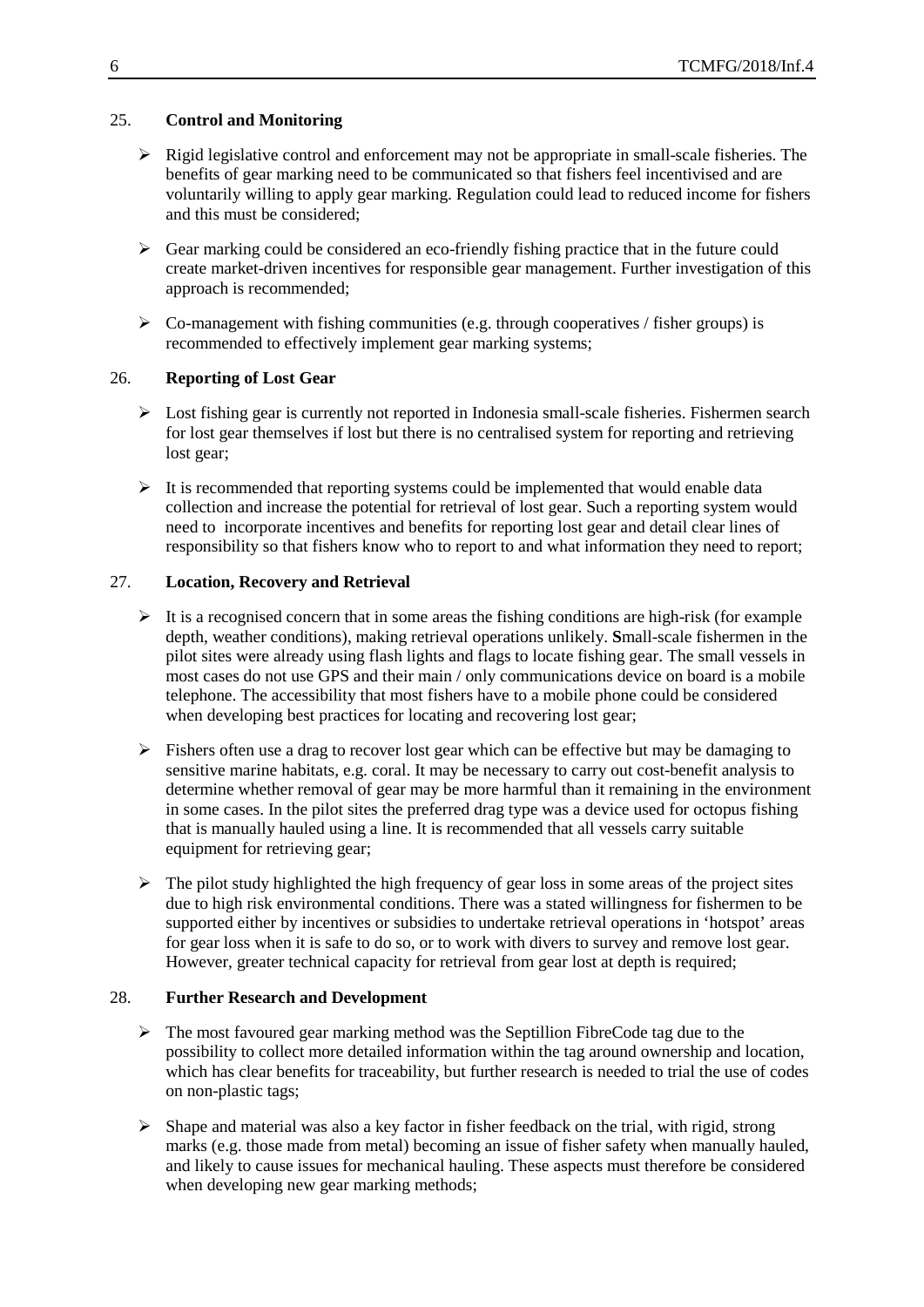- $\triangleright$  This trial predominantly addressed the practical application of marks to fishing gear and evaluated their effectiveness, however it was acknowledged that whilst gear marking can be an effective tool in addressing ALDFG and IUU, it needs to be incorporated into a more holistic approach aimed at increasing understanding of responsible fishing gear management, for example through guidelines and associated training as an essential preventative tool, and to incentivise responsible behaviour through subsidies or programmes to generate value from waste fishing nets;
- $\triangleright$  A second phase of this project is highly recommended which, in addition to addressing the technical aspects of gear marking, e.g. testing non-plastic alternatives and other technologies for marking, should incorporate increased emphasis on retrieval, preventing gear loss in high risk conditions, education, and some scoping to explore the practical challenges of a circular economy model in Java for recycling end of life and recovered fishing gear;
- $\triangleright$  Lack of robust data on gear loss and dynamics of the loss was a noted concern within the project. Existing data for the baseline in the project was compiled from focus group surveys and interviews with fishermen. However there is a need to establish more robust quantification of gear loss and location, via data collection, reporting systems and 'hotspot' mapping to focus efforts for mitigation and recovery;
- $\triangleright$  Support and collaboration with multi-stakeholder platforms with expertise in developing ALDFG solutions such as the Global Ghost Gear Initiative has been viewed as beneficial by the local stakeholders and could be considered as a route to further research and development in these project sites as well as a way of applying learnings from this project to other locations;

#### 29. **Awareness Raising and Capacity Building**

- $\triangleright$  There is a clear need for building awareness within small-scale fisheries about best practice for broader fishing gear management and about the benefits of applying these measures;
- $\triangleright$  Capacity building at local fisheries management level is essential for increased community engagement and to address the logistical and infrastructural challenges identified around net collection, storage and recycling;
- $\triangleright$  Case studies providing practical examples from other regions may be used to increase understanding and positive engagement with best practices. Increased capacity to share learnings internationally would be a clear benefit to facilitate the replication of successful solutions in new regions;

#### 30. **Conclusions**

In general small-scale fishers were cooperative and supportive of the gear marking activities. However a need exists for greater understanding of the benefits of gear marking and further work should be done on related issues, particularly the ability to retrieve the gear when lost.

Implementing gear marking within the context of a small-scale gillnet fishery, such as those that have been subject to this trial in Indonesia, is possible providing that a holistic implementation plan is in place encompassing capacity building and related support, data collection, fisher education and incentives. There is a recognized appetite for a multi-pronged approach to address ALDFG and IUU fishing through prevention, mitigation and cure.

There may be some challenges to applying certain types of technology in the context of both small scale fisheries in general, and gillnet fisheries in particular, due to the cost of more technical marking options and the comparative low value of the gear itself. Marking at manufacture and adding value to end-oflife gear could be potential approaches to address these issues.